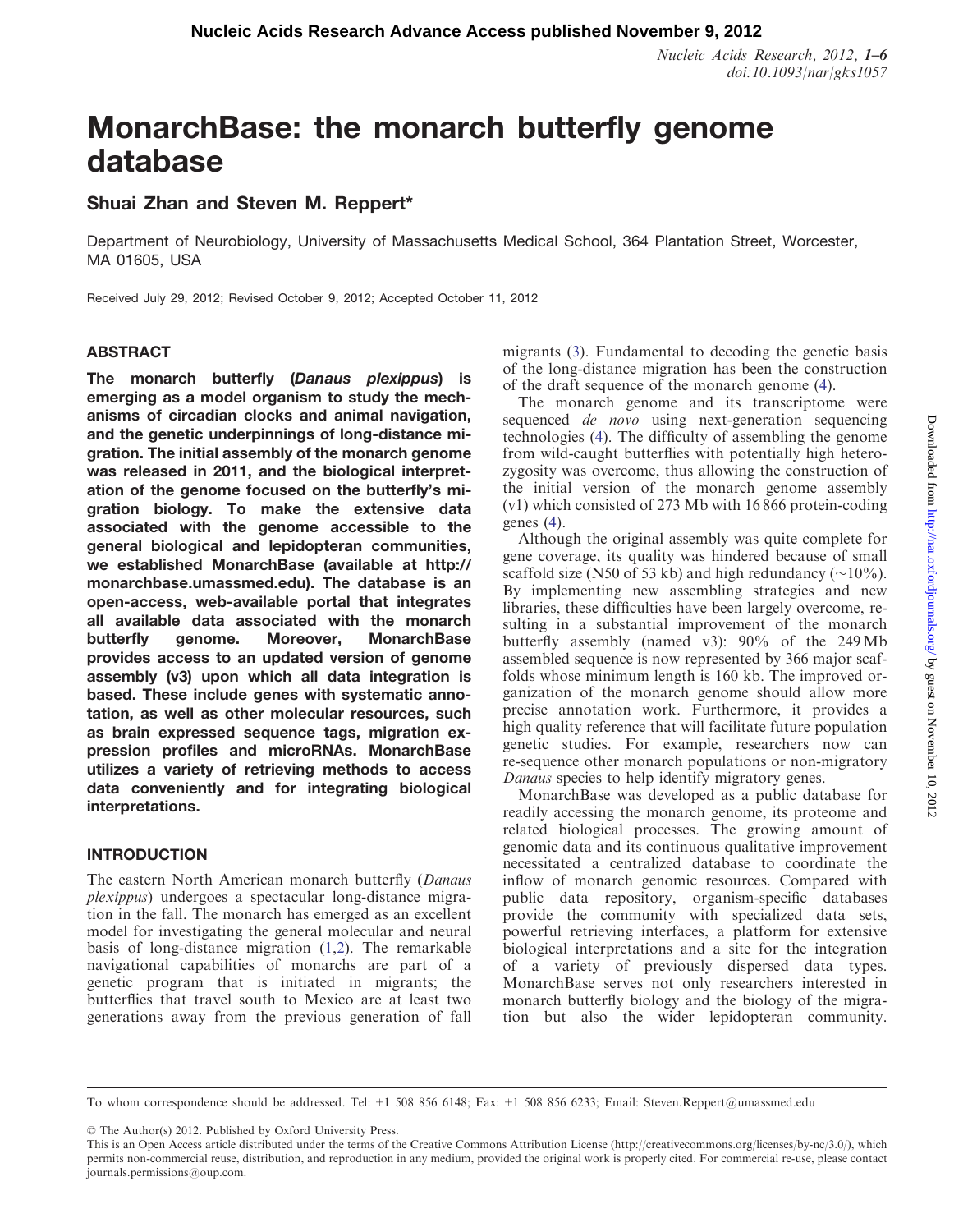<span id="page-1-0"></span>We report here the development of MonarchBase, its components and the latest version of monarch genome assembly and its corresponding geneset.

# RESULTS AND DISCUSSION

#### Data content

The current data content in MonarchBase is summarized in Table 1.

#### Genome assembly

Genome reference<br>Assembly (v3)

Gene repertoire

Maker consensus set

Genscan ab initio set

Assembling genomes with potential high levels of polymorphism has remained a challenge, as haplotypes are assigned to allelic variants, which results in residual redundancy. The occurrence of residual redundancy in the initial assembly has been reported in several studies ([8,](#page-4-0) [12](#page-4-0)). To remove redundancy from the initial monarch v1 assembly [\(4](#page-4-0)), we used both automated and manual methods. In brief, the shorter one of a duplicated pair of sequences was discarded; this was done by considering sequence identity and sequencing depth. Suspicious sequences that were only detected in one sequencing library were also excluded. Paired-end sequencing libraries, from 200 bp to 20 kb ([4\)](#page-4-0), were aligned to the non-redundant sequences, step by step, using BOWTIE2 ([13\)](#page-4-0). Local alignment mode of BOWTIE2 helped us effectively map Roche 454 libraries (8 and 20 kb), which were not as rigorously analyzed previously ([4\)](#page-4-0). Scaffolds were subsequently constructed based on mapped linkages

using SSPACE  $v2.0$  ([14\)](#page-4-0). The resulting assembly  $(v3)$ consists of 5397 scaffolds spanning  $\sim$ 249 Mb (Table 1). The monarch genome was previously estimated to be 0.29 pg by Feulgen image analysis ([15\)](#page-4-0). However, the actual assembled genome size for many species is smaller than their early estimated size ([7,16,17](#page-4-0)), partly because of the presence of heterochromatin, which is near impossible to sequence and assemble ([12\)](#page-4-0). Compared with the previous version, the latest monarch assembly has a substantial improvement in connectedness ([Table 2](#page-2-0)). Gene coverage in the new geneset (OGS2.0) is also increased, although our previous, initial version showed good quality of gene coverage ([Table 2\)](#page-2-0). The monarch whole genome shotgun project has been deposited at DDBJ/EMBL/ GenBank under the accession AGBW00000000. The version described in this paper (v3) is the second version, AGBW02000000.

#### Genome annotation

We identified 25 Mb of sequence as repetitive sequences and transposable elements for the v3 assembly, as described for the v1 assembly ([4\)](#page-4-0). We applied a variety of prediction methods to annotate repeat-masked scaffolds and provide accurate gene models (Table 1). Five ab initio prediction sets, including AUGUSTUS ([23](#page-4-0)), GeneMark ([24\)](#page-4-0), Genscan ([25\)](#page-4-0), GlimmerHMM ([26\)](#page-4-0) and SNAP [\(27](#page-4-0)), were independently generated as described earlier [\(4](#page-4-0)). Importantly, we added data from the recently released geneset of the passion-vine butterfly Heliconius melpomene [\(8](#page-4-0)) to help identify butterfly specific genes.

5397 scaffolds spanning 248.6 Mb genome with 6.7 Mb as gaps

Table 1. Data content in current version of MonarchBase

Official geneset (OGS2.0) 15 130 GLEAN consensus set 16 216<br>Maker consensus set 13 744

AUGUSTUS *ab initio* set 14 550<br>GeneMark *ab initio* set 27 256 GeneMark *ab initio* set 27 256<br>Genscan *ab initio* set 29.1

Glimmer *ab initio* set 23 898<br>SNAP *ab initio* set 25 758 SNAP *ab initio* set<br>RNAseq assembly 18 563 genes with 23 543 alternative transcripts Annotation for OGS2.0 Public databases<sup>a</sup> 12 943 Lepidoptera genesets $\frac{13\,572}{13\,572}$ GO term<br>InterPro domain<br>10034 genes assigned with 1539 GO terms<br>10034 genes assigned with 5069 domains  $10034$  genes assigned with 5069 domains KO 8157 genes assigned with 3856 KO terms 4708 genes assigned into 264 pathways Ortholog group 198 021 proteins from 15 species assigned into 34 392 ortholog groups Non-coding RNAs MicroRNA 116<br>Transfer RNA<sup>c</sup> 379 Transfer RNA<sup>c</sup> 379<br>Ribosome RNA<sup>d</sup> 127 Ribosome RNA<sup>d</sup> Other resources Brain ESTs 9484<br>ESTs with microarray data 9417

Repeat 121 269 repetitive elements spanning 25.3 Mb genome

<sup>a</sup>Public databases used for annotating monarch genes include RefSeq ([5\)](#page-4-0), UniRef50 ([6\)](#page-4-0) and non-redundant database of NCBI.

<sup>b</sup>Lepidopteran genesets include *Bombyx* geneset [\(7](#page-4-0)) and *Heliconius* geneset [\(8](#page-4-0)).

 $c$ <sub>tRNAs</sub> were predicted by tRNAscan-SE ([9\)](#page-4-0).

ESTs with microarray data

 $<sup>d</sup>$ rRNAs were predicted by RNAmmer ([10\)](#page-4-0) or Rfam scan pipeline [\(11](#page-4-0)) following the default settings.</sup>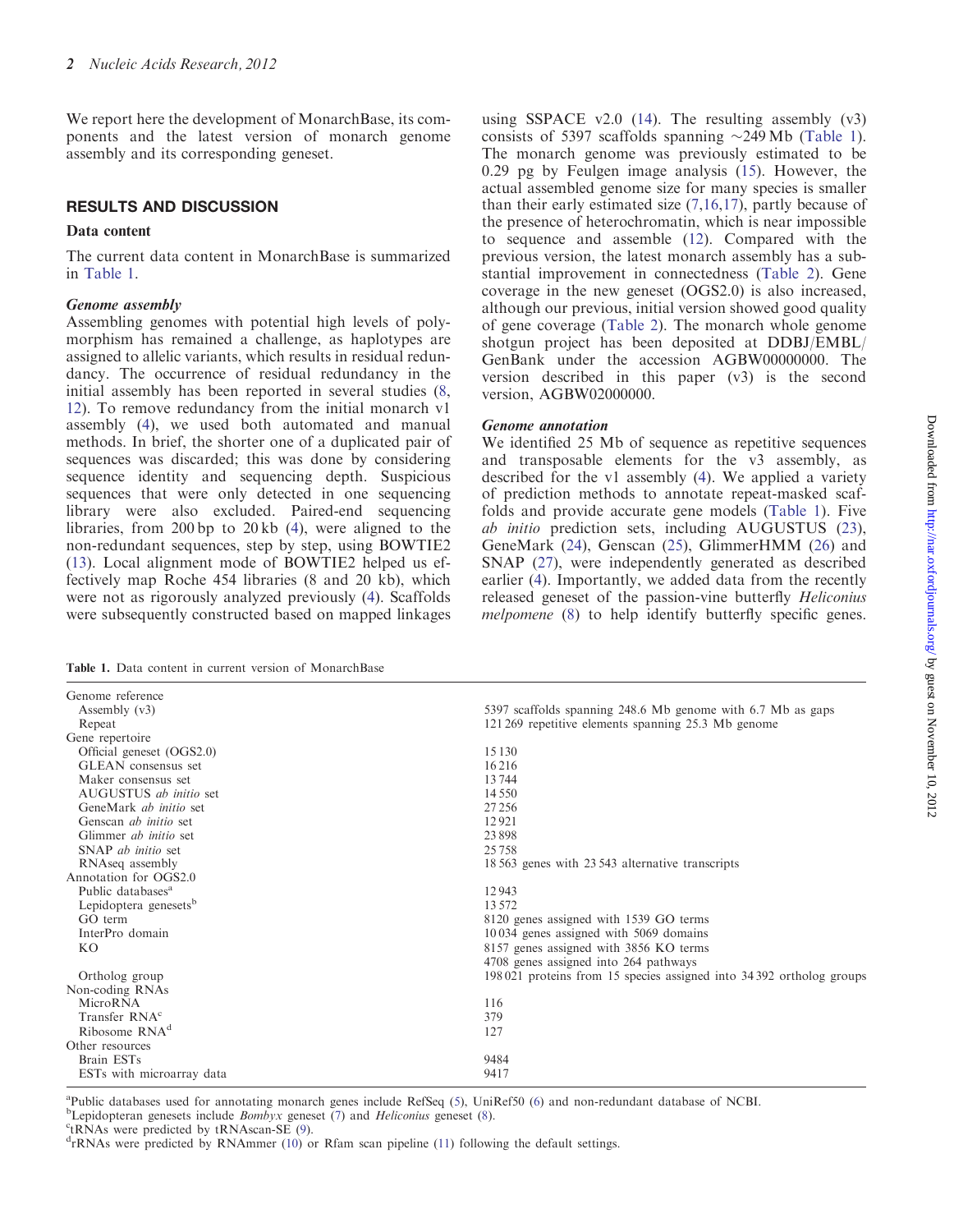|                                                                            | Danaus v3 | Danaus v1 | <i>Heliconius</i> v1.1 <sup>a</sup> | $Bombyx^b$ |
|----------------------------------------------------------------------------|-----------|-----------|-------------------------------------|------------|
| Assembly statistics <sup>c</sup>                                           |           |           |                                     |            |
| $L50$ (bp)                                                                 | 715606    | 53 0 32   | 194 302                             | 3998728    |
| N50                                                                        | 101       | 1138      | 345                                 | 38         |
| $L90$ (bp)                                                                 | 160499    | 6262      | 38051                               | 60 675     |
| N <sub>90</sub>                                                            | 366       | 7140      | 1634                                | 260        |
| CEGMA analysis for 248 ultra-conserved CEGs present in genome <sup>d</sup> |           |           |                                     |            |
| $#$ Complete                                                               | 230       | 229       | 214                                 | 195        |
| $#$ Partial                                                                | 243       | 241       | 237                                 | 241        |
| Homologs in <i>Drosophila</i> geneset <sup>e</sup>                         |           |           |                                     |            |
| $#$ Recovered                                                              | 9655      | 9653      | 9539                                | 9524       |
| Average coverage                                                           | 55.2%     | 54.5%     | 53.0%                               | 52.8%      |
| Homologs in Tribolium geneset <sup>1</sup>                                 |           |           |                                     |            |
| $#$ Recovered                                                              | 11015     | 11017     | 10915                               | 10983      |
| Average coverage                                                           | 63.8%     | $63.0\%$  | $61.9\%$                            | 61.3%      |
| Homologs in <i>Bombyx</i> geneset <sup>g</sup>                             |           |           |                                     |            |
| $#$ Recovered                                                              | 13010     | 12996     | 12820                               |            |
| Average coverage                                                           | 84.3%     | 83.1%     | 82.4%                               |            |
| Homologs in <i>Heliconius</i> geneset <sup>h</sup>                         |           |           |                                     |            |
| $#$ Recovered                                                              | 12860     | 12840     |                                     |            |
| Average coverage                                                           | 86.5%     | 84.9%     |                                     |            |

<span id="page-2-0"></span>Table 2. Quality control of the latest monarch assembly v3 compared with v1 and the other lepidopterans

<sup>a</sup>The *Heliconius* assembly used here is the latest version available for downloading from [http://butterflygenome.org/,](http://butterflygenome.org/) date to June 1, 2012, though a better N50 value (277 kb) was reported on a linkage-based improved version [\(8](#page-4-0)), which was not available to us.<br><sup>b</sup>The *Bombux assembly (7) was downloaded from SilkDB 2.0 (18)* 

<sup>b</sup>The *Bombyx* assembly [\(7](#page-4-0)) was downloaded from SilkDB 2.0 ([18\)](#page-4-0).

For quantitative statistics of assembly, N50 indicates that half of the total sequence in the assembly is presented by a total of N50 scaffolds of length more than or equal to the L50 size; in a similar way, N90 and L90 indicates how 90% of sequence is presented in the assembly.

d Statistics of the complete and partial presence of 248 ultra-conserved CEGs were calculated by CEGMA pipeline v2.4 following the default settings [\(19](#page-4-0)).

 $^{\circ}$ *Drosophila* geneset r5.36 is from FlyBase ([20\)](#page-4-0) and only the longest protein per gene was used for analysis. Recovered queries were automatically calculated by GenBlastA ([21\)](#page-4-0) as follows: genblasta\_v1.0.4\_linux\_x86\_64 -P blast -pg tblastn -p T -e 1e-5 -g T -f F -a 0.5 -r 1 -c 0.5, output then was processed by a custom Perl script to sort out coverage on a single scaffold.<br> *Tribolium* geneset 3.0 is from BeetleBase ([22\)](#page-4-0) and analyzed as described earlier.<br>
ERombux geneset is from SilkDB 2.0.(18) and analyzed as desc

 $B_{\text{B}}$  Bombyx geneset is from SilkDB 2.0 ([18\)](#page-4-0) and analyzed as described earlier.

 $h$ Heliconius geneset 1.1 [\(8](#page-4-0)) is from<http://butterflygenome.org/> and analyzed as described earlier.

All these predicted genesets and the evidence of monarch cDNAs and insect homology were selected by GLEAN [\(28](#page-4-0)) to generate a consensus geneset. In addition, we used the MAKER annotation pipeline [\(29](#page-4-0)) to build another consensus geneset using the same inputs as used for GLEAN. As a result, GLEAN and MAKER identified 16 216 and 13 969 genes, respectively. According to the evaluation of 389 manually curated gene models and 20 cloned monarch genes, we chose the non-redundant GLEAN set as our new reference geneset, though we kept both GLEAN and MAKER, as well as all other independent prediction genesets, that are available in MonarchBase for browsing [\(Table 1\)](#page-1-0).

A total of 15 130 of 16 216 GLEAN genes whose existence was supported from either monarch cDNAs or insect homologs were selected as the new official geneset (OGS2.0) for comprehensive annotation [\(Table 1](#page-1-0)). We performed BLASTP against both RefSeq [\(5](#page-4-0)) and UniRef50 ([6\)](#page-4-0) databases to report annotation information. We also performed both BLASTP and BLASTX against the non-redundant NCBI database to help annotate those uncommon genes and pseudogenes.

We used several methods to annotate genes into families and pathways. A local InterProScan ([30\)](#page-4-0) was run against the InterPro domain database [\(31](#page-4-0)) to map domains and GeneOntology (GO) terms ([32](#page-4-0)) to monarch genes. KEGG is well-known for their collection of manually delineated pathway maps representing the current state of knowledge

on the molecular interactions and reactions ([33\)](#page-5-0). We queried monarch proteins against KEGG orthology (KO) using BLASTP (1e-5) and assigned them to biological pathways. In addition, we used an OrthoMCL algorithm ([34\)](#page-5-0) to analyze gene orthology among 15 species, as described ([4\)](#page-4-0), and clustered genes into ortholog groups representing monarch-specific genes, butterfly specific genes (monarch and Heliconius) and lepidopteran-specific genes (monarch, Heliconius and Bombyx), as well as universal genes. For comparative analysis, we performed multiple alignment for each ortholog group using MUSCLE [\(35](#page-5-0)) and selected well-aligned blocks using Gblocks ([36\)](#page-5-0).

#### Functional resources

By mapping monarch brain-derived expressed sequence tags (ESTs) ([37\)](#page-5-0) to the geneset, previously identified transcripts associated with the oriented flight behavior of migratory butterflies ([38\)](#page-5-0) have all been annotated [\(4](#page-4-0)). In addition, more than 7000 monarch genes have expression data for comparison between summer and migratory monarchs [\(38](#page-5-0)). Using an integration approach, we also found an unexpected sexually dimorphic pattern within the monarch juvenile hormone biosynthesis regulatory pathway ([4\)](#page-4-0). RNAseq reads, representing multiple monarch tissues and developmental stages ([4\)](#page-4-0), were aligned back to the new assembly using Cufflinks [\(39](#page-5-0)) to present alternative splicing patterns. Universal expression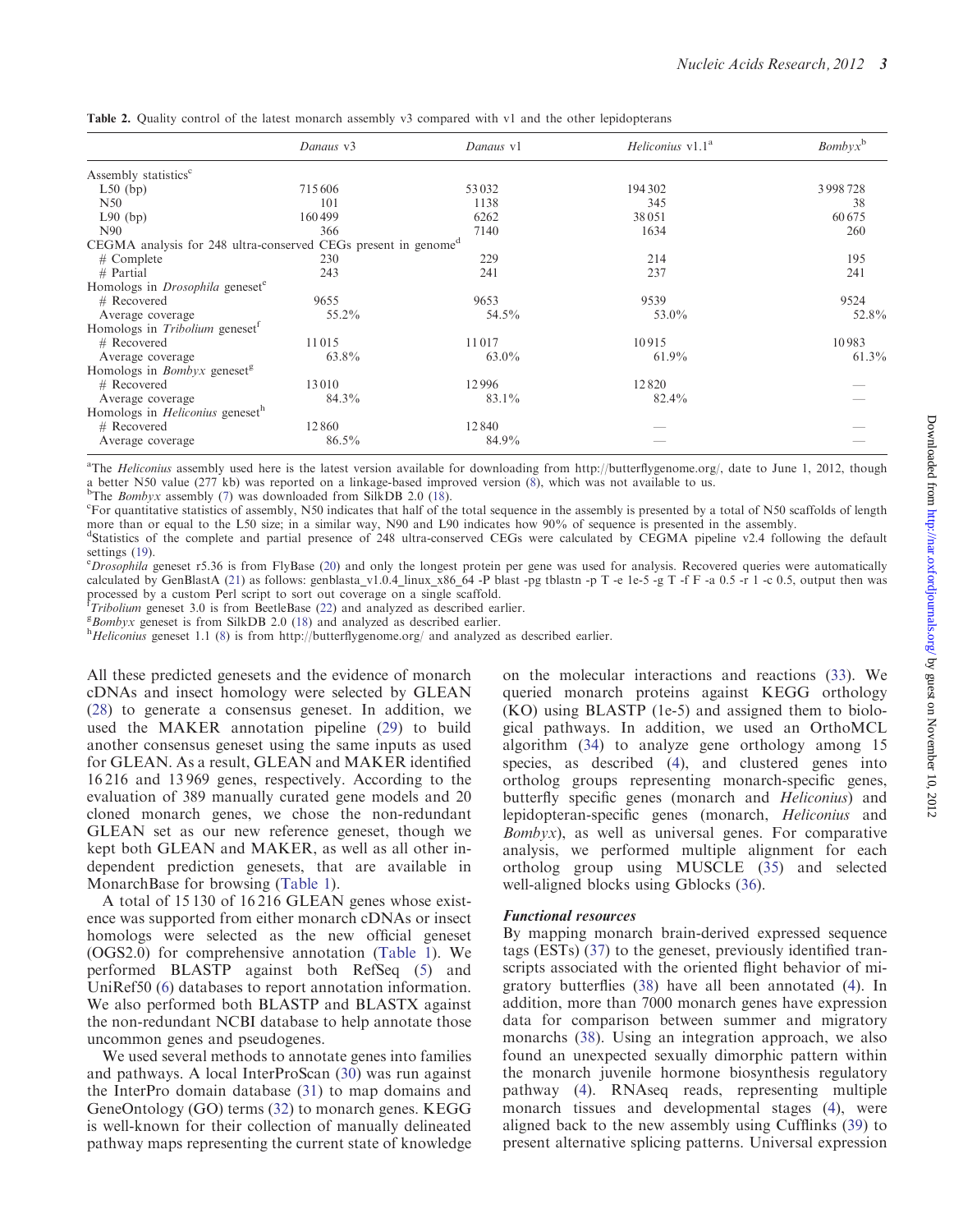value for each gene was calculated based on the normalized transcriptome coverage, as described ([4](#page-4-0)). Small non-coding RNA sequencing data for both summer and migratory butterflies [\(4](#page-4-0)) were also integrated with the new assembly.

#### Database organization

We store and manage data for MonarchBase using MySQL [\(http://www.mysql.com](http://www.mysql.com)). Several Common Gateway Interface scripts were developed to process users' input to search the database, connect to third-party application, parse the result and generate pages for retrieved data. A schematic diagram of database organization is shown in Figure 1.

# Genome browser

MonarchBase utilizes a genome browser, implemented with GBrowse 2.0 ([40\)](#page-5-0), to navigate annotation along with the genome assembly. GBrowse is a well-known browser that integrates database and interactive web pages for displaying annotations of genomes, and has been applied to a variety of databases [\(18](#page-4-0),[22,](#page-4-0)[41](#page-5-0)). Through GBrowse of MonarchBase, researchers can access data representing consensus genesets, independent genesets, alternative splicing patterns, homolog and cDNA alignments, repeat content, non-coding RNAs and other genomic features.

Accurate prediction of gene models is the most important task of genome annotation work. For consistency among users, we provide, as already indicated, an official reference geneset, OGS2.0, which is superior in overall quality to each of the independent genesets. Because each gene prediction program currently in use has both strengths and weaknesses, displaying all prediction sets is useful to optimize gene models when there are conflicting overlaps between sets.

# Retrieved data

MonarchBase has been designed with several entry sites and accepts entry ID, key words or sequence as input to retrieve data for either a single gene or a group of genes (Figure 1). Gene page is the core of MonarchBase, at which researchers can access all related information for each OGS2.0 gene, including gene symbol, genomic position, evidence of monarch cDNA or insect homology, gene family, biological pathway, ortholog group and nucleotide and deduced protein sequence (Figure 1). Each entry in the gene page links to informative web page. MonarchBase can also return a list of monarch genes, coupled with biological interpretation, for retrieving entries of GO, InterPro, KO, ortholog groups or pathways. In addition, users can browse a list of differentially expressed ESTs and expanded/contracted gene families.

# BLAST server

Local Basic Local Alignment Search Tool (BLAST) is one of the most useful entrance sites for a genomic database. At MonarchBase, users can search against a variety of monarch genome-wide data, including scaffolds, contigs, genes and ESTs. We also packed 332 930 proteins from genesets of 20 insect species as a single database, which facilitates search for homologs of most insect orders. We used html4blast, a Bioperl module ([42\)](#page-5-0), to customize BLAST output. Through extended links, users can click on identifiers to retrieve relevant information conveniently.

# Broad application

As monarchs are famous for their long-distance migration, the biological interpretation of the genome has focused on genes potentially involved in the migration. We have manually annotated more than 1000 genes of biological interest for monarch migration biology and curated more than 100 chemoreception genes [\(4](#page-4-0)). With the new assembly, we have updated these gene inventories with OGS2.0 gene models; these are available for browsing in MonarchBase. MonarchBase also includes data from other insect species, which are integrated with appropriate links to other databases. We also provided lepidopteran-specific genes, microRNAs and contracted or expanded gene families based on our analysis. Users from other fields can also download multiple datasets for use in their local comparative analyses. Detailed instructions about how to use each component can be checked in the help file of MonarchBase.



Figure 1. Schematic view of the components of MonarchBase and their connections. The green arrows represent the clickable connections between the components. Thin arrows represent the major entrances of MonarchBase accepting users' input to retrieve data: black arrows indicate the sequence inputs; blue arrows indicate ID inputs; red arrows indicate keyword inputs; and purple arrows indicate browsing menus.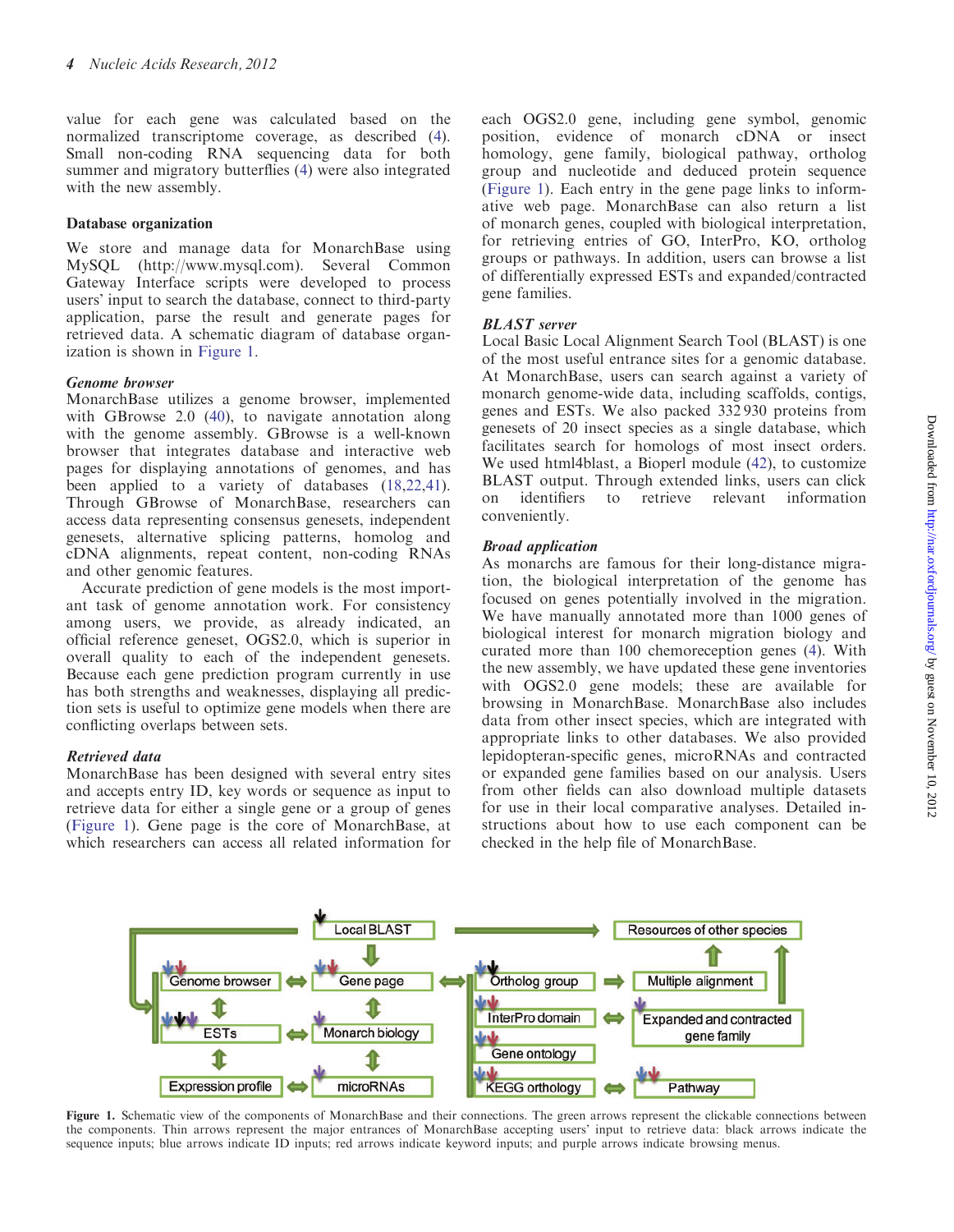#### <span id="page-4-0"></span>FUTURE DIRECTIONS

Population genomic studies for monarchs and other Danaus species should be forthcoming. Identifying variations will be useful for analyzing population substructure and distribution rates, dating the migration of the eastern North American population and eventually uncover candidate migratory genes.

The completeness and contiguity of the monarch genome assembly will be continuously improved as more genomic sequences become available. In addition, the manual curation of additional genes is ongoing and will be updated in MonarchBase. We encourage other research groups to contribute annotations, curations and related datasets via Email (steven.reppert@umassmed.edu). Suggestions and requests for additional functions are also welcome.

# ACKNOWLEDGEMENTS

We thank Jeffrey L. Boore for help with initial aspects of the monarch v1 assembly; Alan Ritacco and David Lapointe for assistance with security issue and public access; the Heliconius Genome Consortium for early access to the Heliconius geneset; and Christine Merlin for discussions and comments.

#### FUNDING

Funding for open access charge: National Institutes of Health [GM086794-02S1].

Conflict of interest statement. None declared.

# **REFERENCES**

- 1. Reppert,S.M., Gegear,R.J. and Merlin,C. (2010) Navigational mechanisms of migrating monarch butterflies. Trends Neurosci., 33, 399–406.
- 2. Reppert,S.M. (2006) A colorful model of the circadian clock. Cell, 124, 233–236.
- 3. Brower,L.P. (1996) Monarch butterfly orientation: missing pieces of a magnificent puzzle. J. Exp. Biol., 199, 93–103.
- 4. Zhan,S., Merlin,C., Boore,J.L. and Reppert,S.M. (2011) The monarch butterfly genome yields insights into long-distance migration. Cell, 147, 1171–1185.
- 5. Pruitt,K.D., Tatusova,T., Browse,G.R. and Maglott,D.R. (2012) NCBI Reference Sequences (RefSeq): current status, new features and genome annotation policy. Nucleic Acids Res., 40, D130–D135.
- 6. Suzek,B.E., Huang,H., McGarvey,P., Mazumder,R. and Wu,C.H. (2007) UniRef: comprehensive and non-redundant UniProt reference clusters. Bioinformatics, 23, 1282–1288.
- 7. International Silkworm Genome Consortium. (2008) The genome of a lepidopteran model insect, the silkworm Bombyx mori. Insect Biochem. Molec., 38, 1036–1045.
- 8. Dasmahapatra,K.K., Walters,J.R., Briscoe,A.D., Davey,J.W., Whibley, A., Nadeau, N.J., Zimin, A.V., Hughes, D.S., Ferguson,L.C., Martin,S.H. et al. (2012) Butterfly genome reveals promiscuous exchange of mimicry adaptations among species. Nature, 487, 94–98.
- 9. Lowe,T.M. and Eddy,S.R. (1997) tRNAscan-SE: a program for improved detection of transfer RNA genes in genomic sequence. Nucleic Acids Res., 25, 955–964.
- 10. Lagesen,K., Hallin,P., Rodland,E.A., Staerfeldt,H.H., Rognes,T. and Ussery,D.W. (2007) RNAmmer: consistent and rapid

annotation of ribosomal RNA genes. Nucleic Acids Res., 35, 3100–3108.

- 11. Gardner,P.P., Daub,J., Tate,J., Moore,B.L., Osuch,I.H., Griffiths-Jones,S., Finn,R.D., Nawrocki,E.P., Kolbe,D.L., Eddy,S.R. et al. (2011) Rfam: wikipedia, clans and the ''decimal'' release. Nucleic Acids Res., 39, D141–D145.
- 12. Chapman,J.A., Kirkness,E.F., Simakov,O., Hampson,S.E., Mitros,T., Weinmaier,T., Rattei,T., Balasubramanian,P.G., Borman,J., Busam,D. et al. (2010) The dynamic genome of Hydra. Nature, 464, 592–596.
- 13. Langmead,B. and Salzberg,S.L. (2012) Fast gapped-read alignment with Bowtie 2. Nat. Methods, 9, 357–359.
- 14. Boetzer,M., Henkel,C.V., Jansen,H.J., Butler,D. and Pirovano,W. (2010) Scaffolding pre-assembled contigs using SSPACE. Bioinformatics, 27, 578–579.
- 15. Hebert,P.D.N. and Gregory,T.R. (2003) Genome size variation in lepidopteran insects. Can. J. Zool., 81, 1399–1405.
- 16. Adams,M.D., Celniker,S.E., Holt,R.A., Evans,C.A., Gocayne,J.D., Amanatides,P.G., Scherer,S.E., Li,P.W., Hoskins,R.A., Galle,R.F. et al. (2000) The genome sequence of Drosophila melanogaster. Science, 287, 2185–2195.
- 17. International Chicken Genome Sequencing Consortium. (2004) Sequence and comparative analysis of the chicken genome provide unique perspectives on vertebrate evolution. Nature, 432, 695–716.
- 18. Duan,J., Li,R., Cheng,D., Fan,W., Zha,X., Cheng,T., Wu,Y., Wang,J., Mita,K., Xiang,Z. et al. (2010) SilkDB v2.0: a platform for silkworm (Bombyx mori) genome biology. Nucleic Acids Res., 38, D453–D456.
- 19. Parra,G., Bradnam,K. and Korf,I. (2007) CEGMA: a pipeline to accurately annotate core genes in eukaryotic genomes. Bioinformatics, 23, 1061–1067.
- 20. McQuilton,P., St Pierre,S.E. and Thurmond,J. (2012) FlyBase 101—the basics of navigating FlyBase. Nucleic Acids Res., 40, D706–D714.
- 21. She,R., Chu,J.S., Wang,K., Pei,J. and Chen,N. (2009) GenBlastA: enabling BLAST to identify homologous gene sequences. Genome Res., 19, 143–149.
- 22. Kim,H.S., Murphy,T., Xia,J., Caragea,D., Park,Y., Beeman,R.W., Lorenzen,M.D., Butcher,S., Manak,J.R. and Brown,S.J. (2010) BeetleBase in 2010: revisions to provide comprehensive genomic information for Tribolium castaneum. Nucleic Acids Res., 38, D437–D442.
- 23. Stanke,M., Keller,O., Gunduz,I., Hayes,A., Waack,S. and Morgenstern,B. (2006) AUGUSTUS: ab initio prediction of alternative transcripts. Nucleic Acids Res., 34, W435–W439.
- 24. Borodovsky,M. and Lomsadze,A. (2011) Eukaryotic gene prediction using GeneMark.hmm-E and GeneMark-ES. Curr. Protoc. Bioinform., 35, 46.1–4.6.10.
- 25. Burge,C. and Karlin,S. (1997) Prediction of complete gene structures in human genomic DNA. J. Mol. Biol., 268, 78–94.
- 26. Majoros,W.H., Pertea,M. and Salzberg,S.L. (2004) TigrScan and GlimmerHMM: two open source ab initio eukaryotic gene-finders. Bioinformatics, 20, 2878–2879.
- 27. Korf,I. (2004) Gene finding in novel genomes. BMC Bioinformatics, 5, 59.
- 28. Elsik,C.G., Mackey,A.J., Reese,J.T., Milshina,N.V., Roos,D.S. and Weinstock,G.M. (2007) Creating a honey bee consensus gene set. Genome Biol, 8, R13.
- 29. Cantarel,B.L., Korf,I., Robb,S.M., Parra,G., Ross,E., Moore,B., Holt,C., Sanchez Alvarado,A. and Yandell,M. (2008) MAKER: an easy-to-use annotation pipeline designed for emerging model organism genomes. Genome Res., 18, 188–196.
- 30. Quevillon,E., Silventoinen,V., Pillai,S., Harte,N., Mulder,N., Apweiler,R. and Lopez,R. (2005) InterProScan: protein domains identifier. Nucleic Acids Res., 33, W116–W120.
- 31. Hunter,S., Jones,P., Mitchell,A., Apweiler,R., Attwood,T.K., Bateman,A., Bernard,T., Binns,D., Bork,P., Burge,S. et al. (2012) InterPro in 2011: new developments in the family and domain prediction database. Nucleic Acids Res., 40, D306–D312.
- 32. The Gene Ontology Consortium. (2012) The Gene Ontology: enhancements for 2011. Nucleic Acids Res., 40, D559–D564.